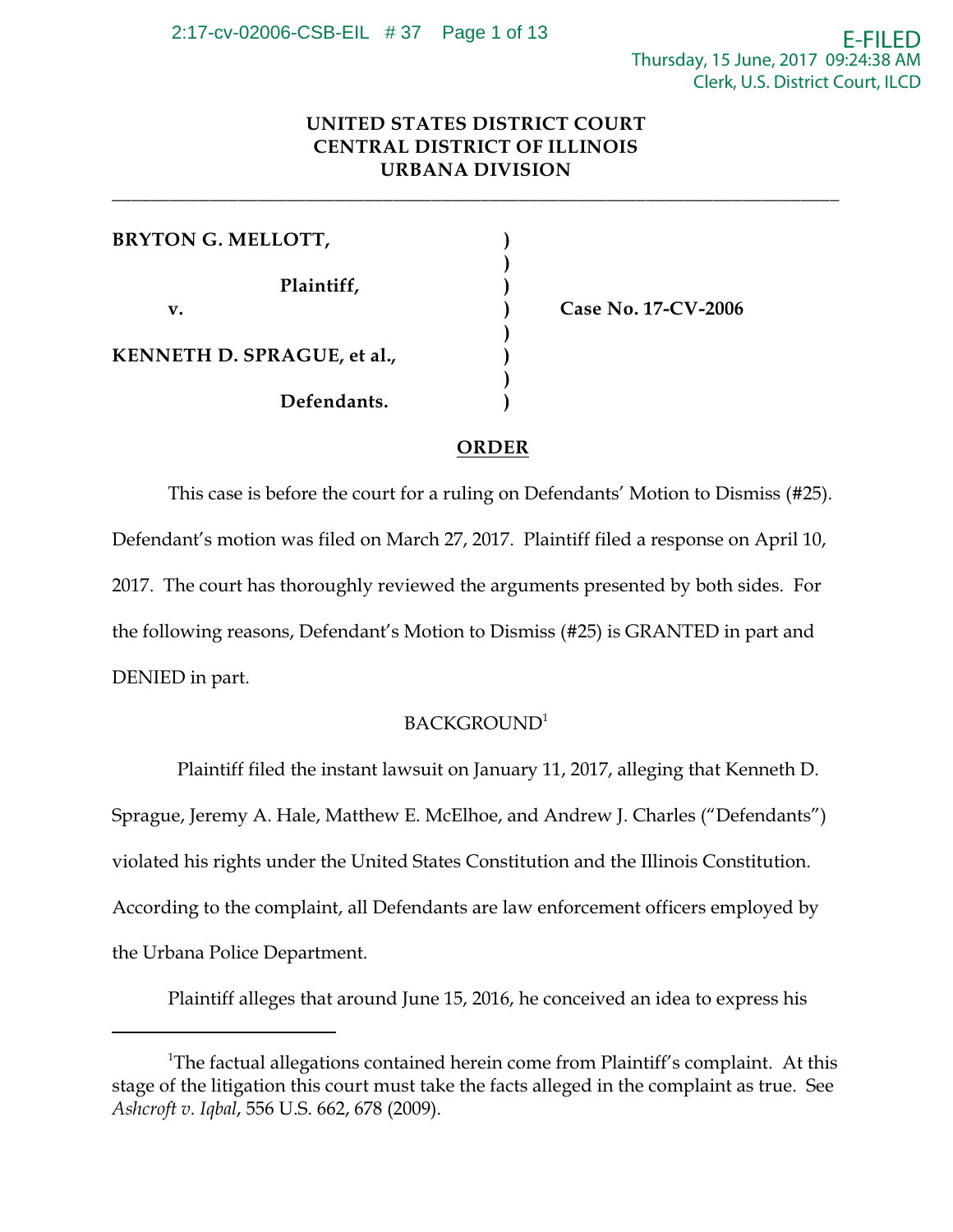### 2:17-cv-02006-CSB-EIL # 37 Page 2 of 13

dissatisfaction with political and social events by burning an American flag. In order to prepare for his planned demonstration, Plaintiff purchased an American flag and waited for a rainy day to ensure that nothing but the flag would catch fire. The rain came on July 3, 2016. On that date, Plaintiff received permission from a friend to use the backyard of his home, near Lincoln Avenue and California Street in Urbana, Illinois, to burn his American flag. Plaintiff chose this location because he thought it would be a private area, fairly hidden from public view.

Around 8:00 p.m. on July 3, 2016, Plaintiff and a friend went to the backyard near Lincoln and California streets. Approximately twenty minutes later, while holding the flag by a pole, Plaintiff applied a small amount of lighter fluid to the bottom of the flag and lit it with a match. As the flame caught the bottom of the flag and started to burn, Plaintiff's friend used Plaintiff's cellular telephone to take pictures of Plaintiff holding the burning flag.

After the flag was completely consumed by the flames, the fire extinguished itself. The fire only burned the flag and touched nothing else in the yard. Plaintiff and his friend confirmed that the fire was completely extinguished before leaving the yard. Plaintiff does not believe anyone besides his friend saw him burn the flag. The police did not receive any calls or complaints form anyone who had directly viewed Plaintiff burning the flag.

Soon after burning the flag, Plaintiff posted six photographs of himself holding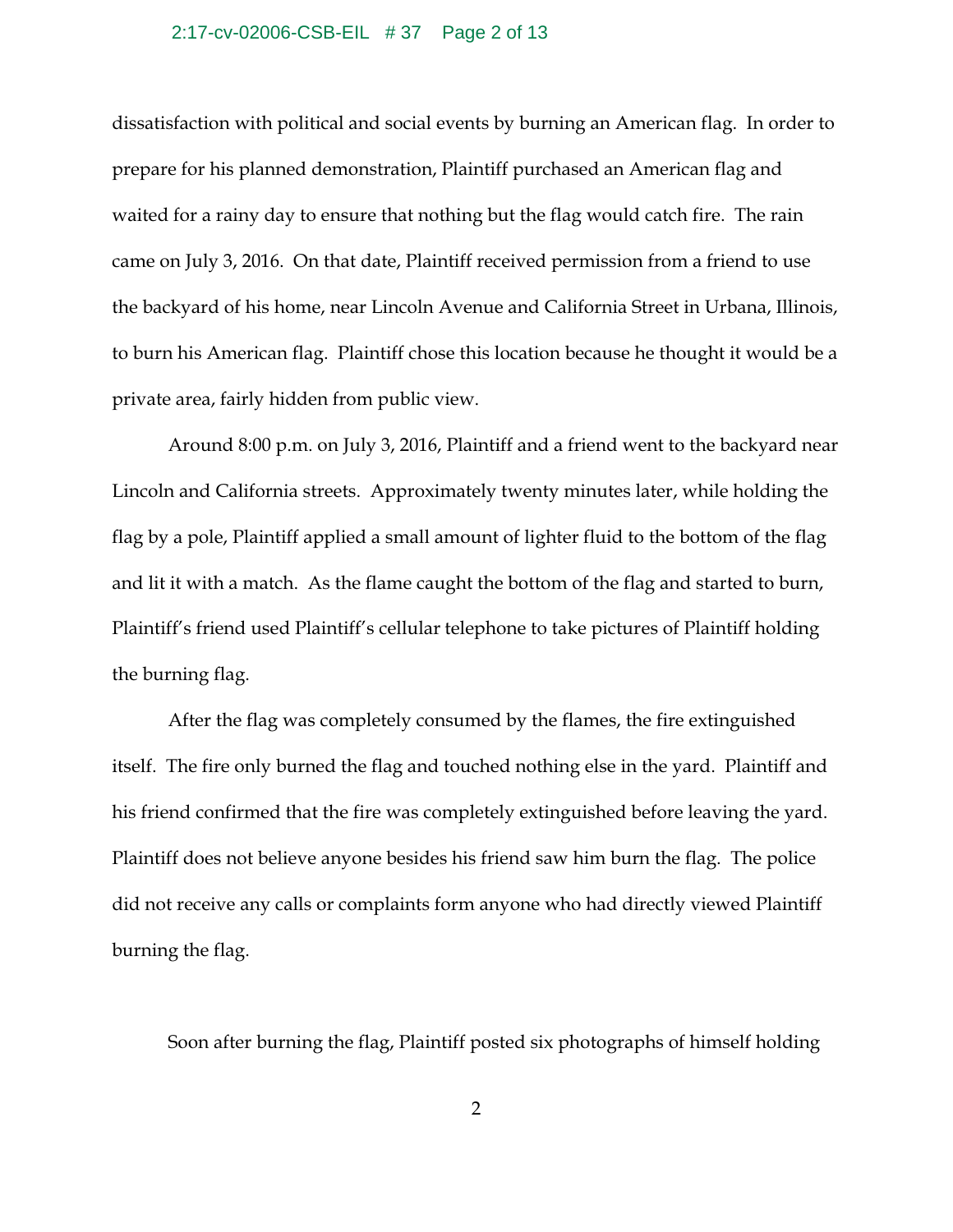the burning flag to his Facebook page. Along with the photographs, Plaintiff posted the

following caption:

I am not proud to be an American. In this moment, being proud of my country is to ignore the atrocities committed against people of color, people living in poverty, people who identify as women, and against my own queer community on a daily basis. I would like to one day feel a sense of pride toward my nationality again. But too little progress has been made. Too many people still suffer at the hands of politicians influenced by special interests. Too many people are still being killed and brutalized by a police force plagued with authority complexes and racism. Too many people are allowed to be slaughtered for the sake of gun manufacturer profits. Too many Americans hold hate in their hearts in the name of their religion, and for fear of others. And that's only to speak of domestic issues. I do not have pride in my country. I am overwhelmingly ashamed, and I will demonstrate my feelings accordingly. #ArrestMe."

After posting the photos and caption, Plaintiff received comments from others throughout the night. Plaintiff responded to some of the comments and, at times, reminded those commenting to be respectful when reacting to his post. Plaintiff claims that his protest and subsequent Facebook post were meant to express his personal views about events in America. Plaintiff had no intention of inciting violence with his post. After responding to several comments, Plaintiff went to bed around 11:00 p.m. on July 3, 2016.

When Plaintiff awoke around 5:00 a.m. on the morning of July 4, 2016, he had received approximately 200 comments in response to his flag-burning post. Around 6:30 a.m., Plaintiff reported to work at Walmart on South Dunlap Street in Savoy, Illinois. At the staff meeting that morning, Plaintiff's supervisor, Chris Hundley, announced that any Walmart employee contacted by the media was to transfer the call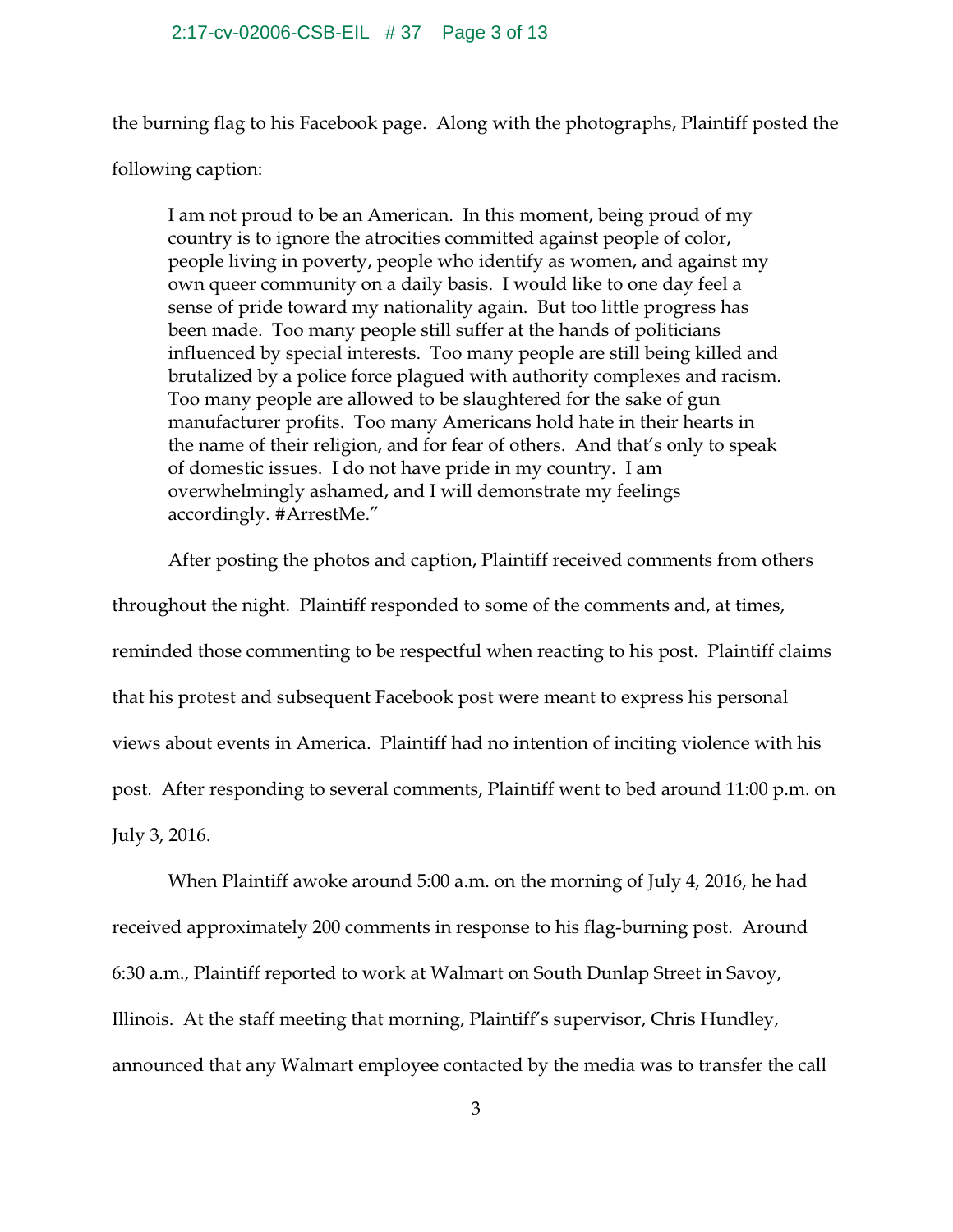### 2:17-cv-02006-CSB-EIL # 37 Page 4 of 13

to Walmart's corporate headquarters. Around the time of the meeting, Hundley called METCAD, the public communications center for Champaign County, Illinois, regarding alleged threats made by unknown people towards Plaintiff and the Savoy Walmart.

Plaintiff alleges that, at approximately 7:00 a.m. on July 4, 2016, Defendant Hale looked at the Illinois General Assembly website and determine that the Illinois flag desecration statute was still in effect. Hale decided to enforce the statute. Defendant Charles was made aware of Hale's conclusion and approved the decision to enforce the flag desecration statute. At 7:48 a.m., Defendant's Sprague, Hale, and McElhoe were dispatched through METCAD to investigate a complaint that someone had burned a flag and was receiving death threats.

While the officers were en route to Plaintiff's home, Sprague learned that Hundley had called METCAD asking for an officer to call him back. Sprague called Hundley and, after speaking with him, asked to speak with Plaintiff. Plaintiff told Sprague that he had posted the pictures of himself burning a flag on Facebook because he wanted to engage in a peaceful protest over the serious issues of police brutality, welfare, and income inequality. Plaintiff emphasized that he had no intention of upsetting people. Sprague asked Plaintiff where the flag burning had occurred, and Plaintiff informed him of the location. While Sprague spoke with Plaintiff, McElhoe drove to the location.

Sprague told Plaintiff to take down his Facebook post to protect his own and his coworkers' welfare. Plaintiff responded that, if the post had already been shared as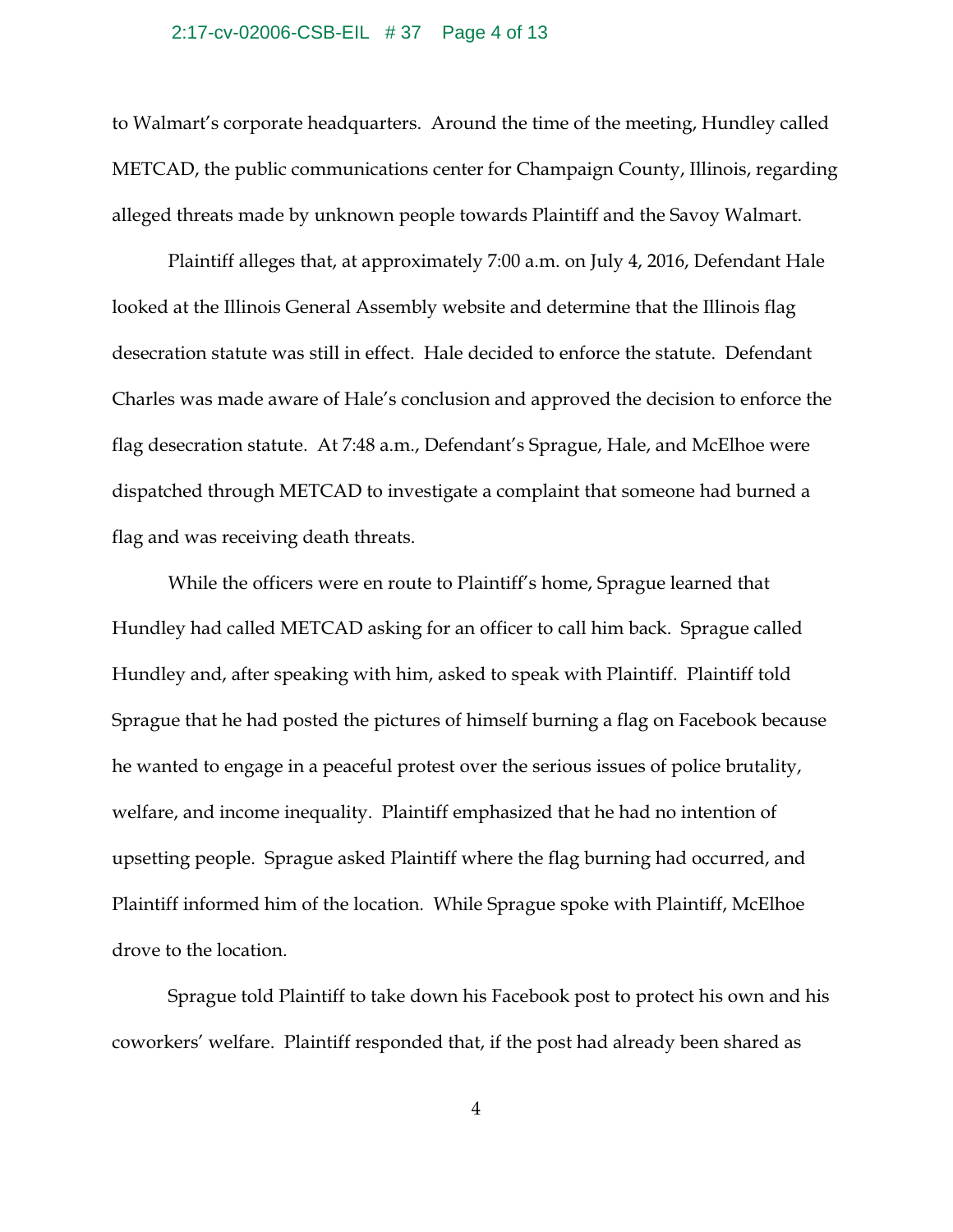### 2:17-cv-02006-CSB-EIL # 37 Page 5 of 13

widely as the officers had stated, removing his original post would not stop people from continuing to view and share the post. Sprague then discontinued the call.

Upon arriving at the backyard at Lincoln and California Streets, Sprague, Hale, and McElhoe found a pile of burnt ashes and a metal pole. Sprague took possession of the pole. Thereafter, the officers went to the Savoy Walmart to speak with Plaintiff in person.

Between 8:30 a.m. and 9:00 a.m., Sprague, Hale, and McElhoe arrived at the Savoy Walmart. Once there, Hundley escorted the officers to a back office and asked Plaintiff to speak with them. Plaintiff agreed to do so. Plaintiff told the officers that he burned the flag and placed photos of himself burning it on Facebook to protest the blind nationalistic approach to foreign and domestic issues. Sprague asked Plaintiff a series of questions about whether anyone had viewed or could have viewed him burning the flag. Plaintiff responded that it could have been possible to view the burning from Lincoln Avenue through a narrow three-foot passage between homes.

 Sprague then placed Plaintiff under arrest and orally informed him of his rights under *Miranda v. Arizona*. Plaintiff was handcuffed by Sprague, who then searched Plaintiff and charged him with violating Illinois' flag desecration statute. The police report also mentions disorderly conduct as an offense, but the report is not clear about whether Plaintiff was actually charged with this offense.

Sprague, Hale, and McElhoe walked Plaintiff out of Walmart in handcuffs. At least four coworkers and ten customers witnessed their departure. Sprague then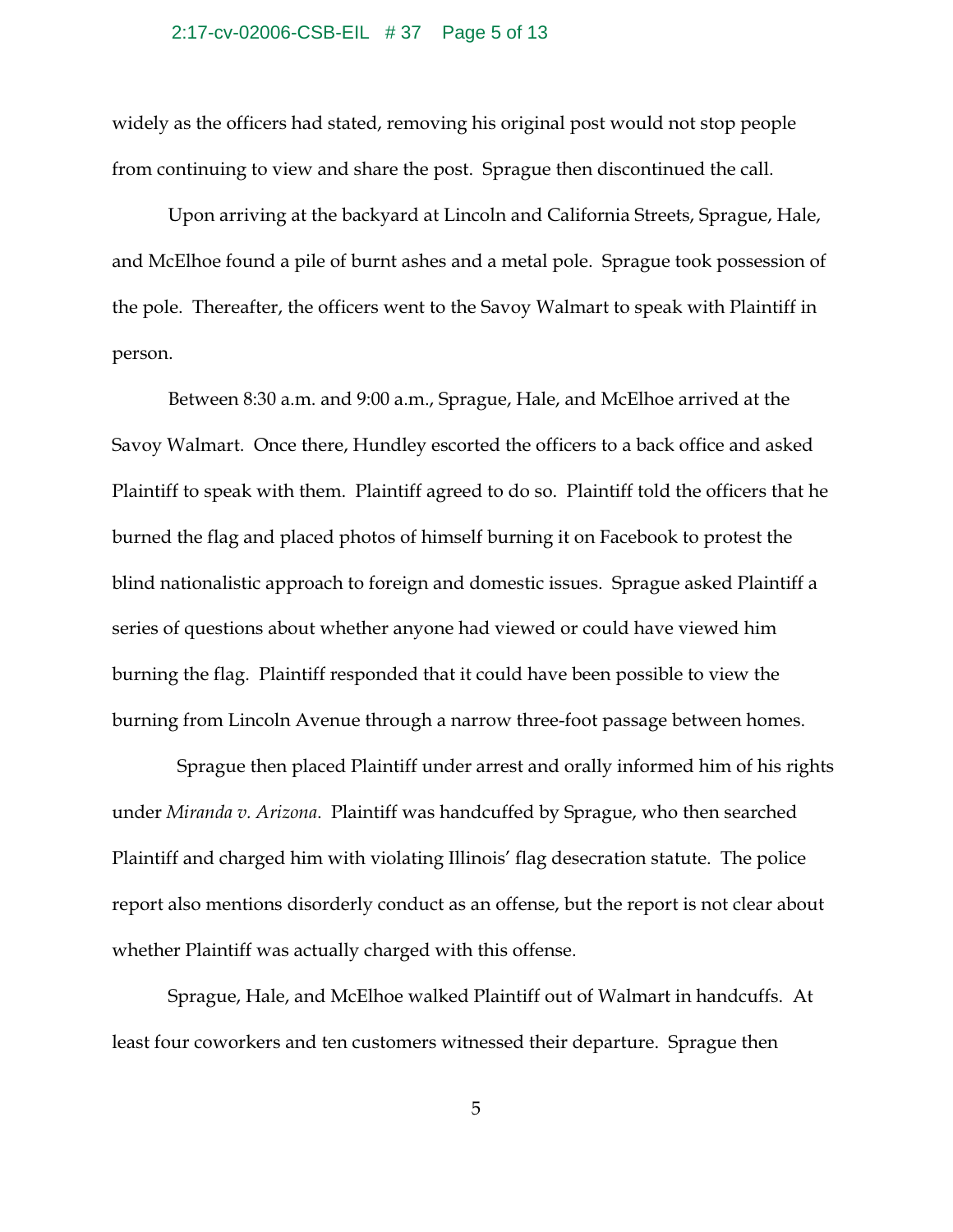### 2:17-cv-02006-CSB-EIL # 37 Page 6 of 13

transported Plaintiff to the Champaign County Jail and left in him the custody of the corrections officers. Plaintiff was held with at least ten other detainees for approximately five hours. Plaintiff had never been arrested before and felt frightened, lost, shocked, and anxious.

Around 11:00 a.m. Charles notified Lieutenant Joel Sanders of Plaintiff's arrest. Sanders discussed the incident with the State's Attorney's Office. The State's Attorney's Office completed research regarding the constitutionality of the statute around 2:00 p.m. Thereafter, Sanders asked Charles and Sprague to release Plaintiff on a Notice to Appear. Around 2:09 p.m., Charles and Sprague went to the Champaign County Jail and issued Plaintiff a Notice to Appear. Plaintiff was released.

On July 5, 2016, Champaign County State's Attorney Julia Rietz announced that Plaintiff would not be charged under the Illinois flag desecration statute, noting that the Supreme Court of the United States has held that flag burning is protected free speech. Between July 4 and July 8, Sanders also concluded that Plaintiff's conduct did not meet the elements of assault, disorderly conduct, mob action, inciting a riot, or harassment through electronic means.

Plaintiff filed the instant lawsuit on January 1, 2017. In his complaint, Plaintiff alleged that Defendants violated his First and Fourth Amendment rights under the United States Constitution, as well as his rights under Article 1 Sections 4 and 6 of the Illinois Constitution. On March 27, 2017, Defendants filed a Motion to Dismiss (#25). Plaintiff's response to the motion was filed on April 10, 2017. Defendants' motion is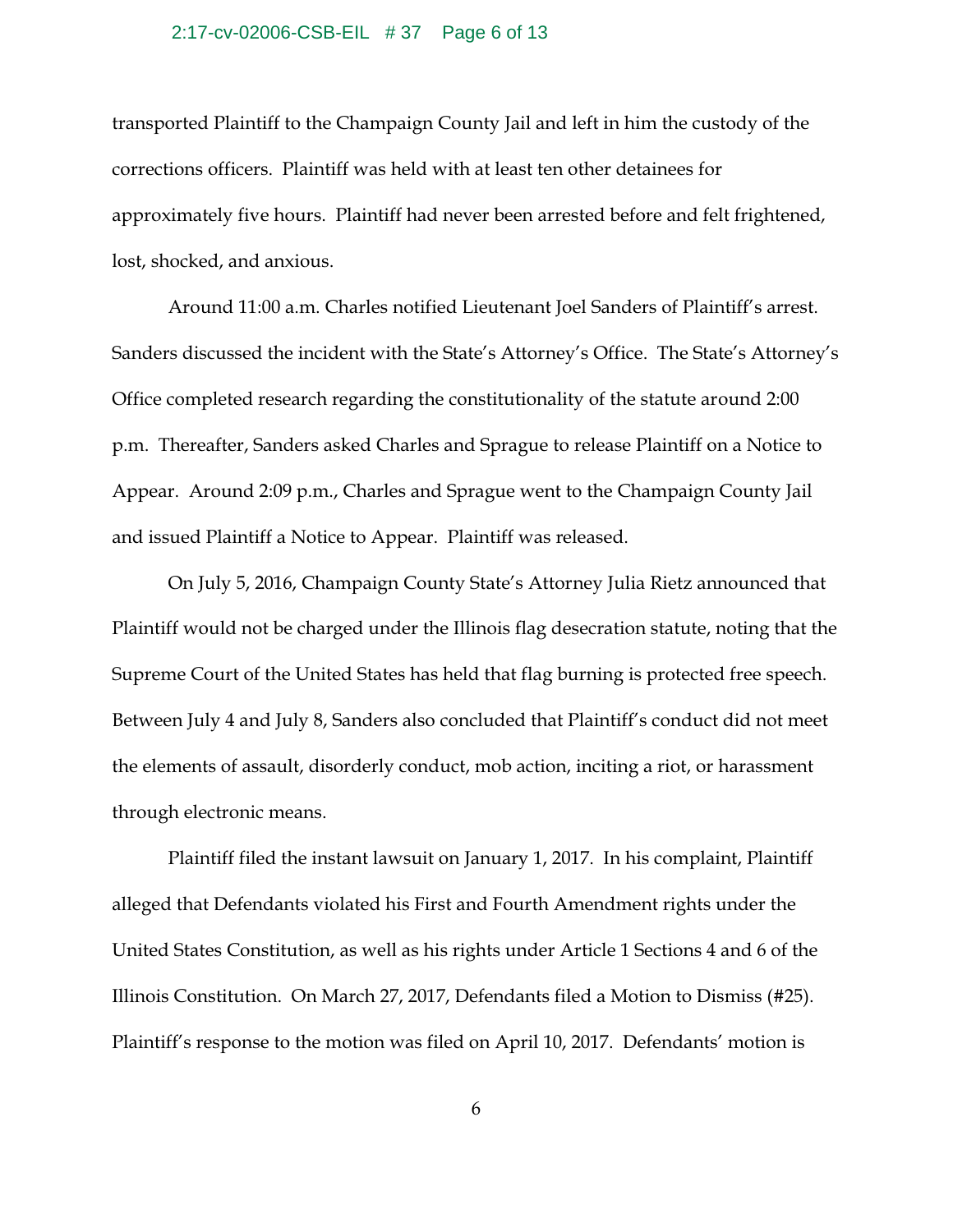### 2:17-cv-02006-CSB-EIL # 37 Page 7 of 13

fully briefed and ready to be ruled on.

### ANALYSIS

### I. Motion to Dismiss Standard

A motion to dismiss serves to test the sufficiency of the complaint, not to decide the merits of the case. See *AnchorBank, FSB v. Hofer,* 649 F.3d 610, 614 (7<sup>th</sup> Cir. 2011). Therefore, when ruling on a motion to dismiss, a court must accept, as true, all factual allegations contained within the complaint. See *Ashcroft v. Iqbal*, 556 U.S. 662, 678 (2009)*.* To survive a motion to dismiss, the complaint need only contain sufficient factual allegations to "'state a claim to relief that is plausible on its face.'" *Iqbal*, 556 U.S. at 678 (quoting *Bell Atl. Corp. v. Twombly*, 550 U.S. 544, 570 (2007)). To meet this standard, the allegations in the complaint must: (1) be detailed enough to "give the defendant 'fair notice of what the claim is and the grounds upon which it rests[;]'" and (2) "plausibly suggest that the plaintiff has a right to relief, raising that possibility above a 'speculative level.'" *E.E.O.C. v. Concentra Health Servs., Inc.,* 496 F.3d 773, 776 (7<sup>th</sup> Cir. 2007) (quoting *Twombly*, 550 U.S. at 554, 555) (alteration omitted).

## II. Defendants' Motion to Dismiss

Defendants argue that Plaintiff's complaint should be dismissed because: (1) Defendants are entitled to qualified immunity on Plaintiff's claims brought under the United States Constitution; (2) Defendants are entitled to immunity pursuant to the Illinois State Tort Immunity Act for Plaintiff's claims brought under the Illinois Constitution; and (3) Plaintiff has no private cause of action under Article 1, Sections 4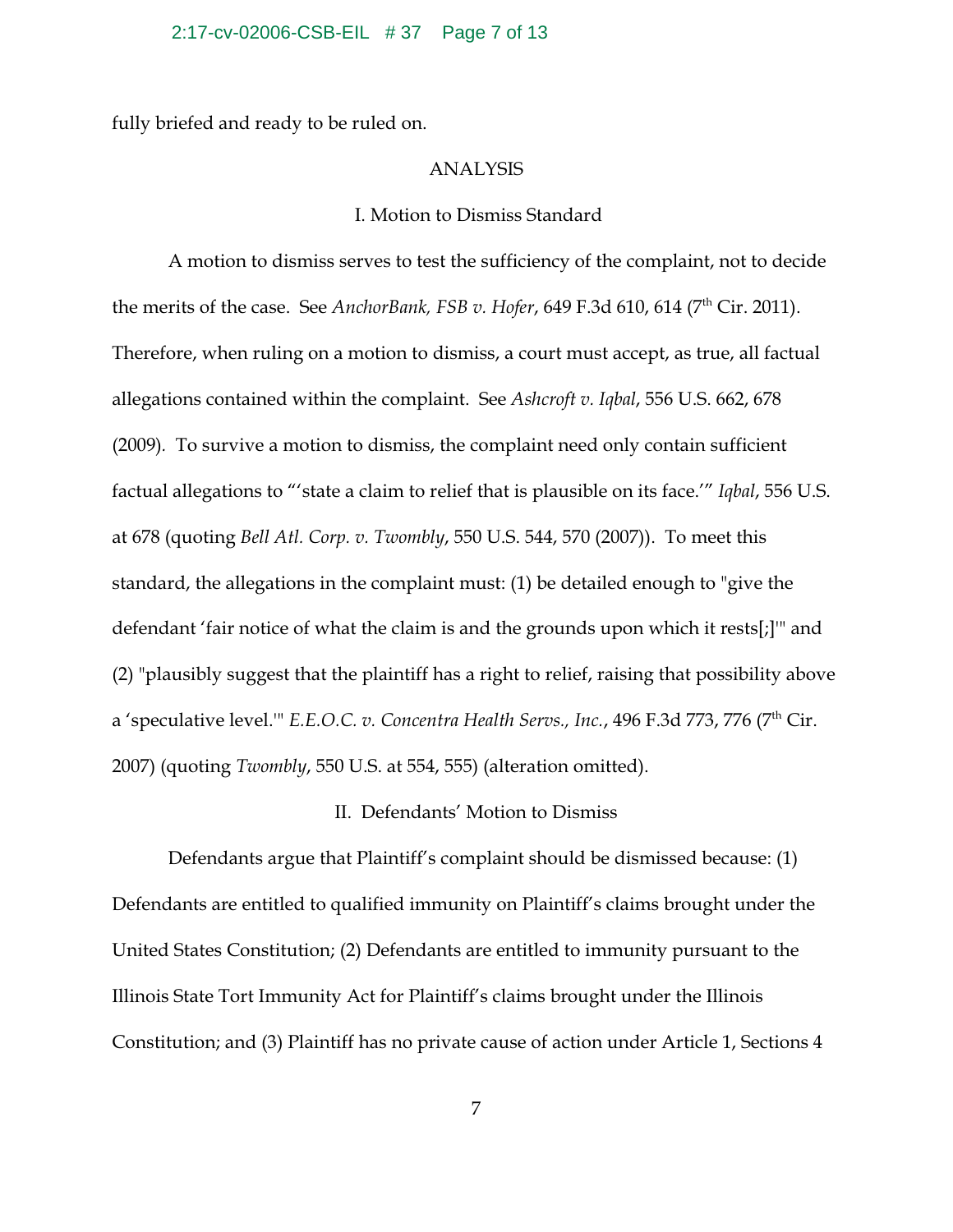### 2:17-cv-02006-CSB-EIL # 37 Page 8 of 13

and 6 of the Illinois Constitution.

### A. United States Constitutional Claims (Counts 1-2)

Defendants argue that they are entitled to qualified immunity on Plaintiff's claims brought under the United States Constitution. In order to defeat a defense of qualified immunity, Plaintiff must demonstrate that: (1) Defendants conduct violated his constitutional rights; and (2) the violated rights were clearly established at the time of the alleged misconduct. *Lewis v. Downey,* 581 F.3d 467, 478 (7<sup>th</sup> Cir. 2009). A right is clearly established if "[t]he contours of the right [are] sufficiently clear that a reasonable official would understand that what he is doing violates that right." *Anderson*, 483 U.S. at 640. The Supreme Court has held that a right is clearly established if, in the light of pre-existing law, the unlawfulness of a defendant's action is apparent. *Id.*

In their motion to dismiss, Defendants concede that, while viewing the facts in a light most favorable to Plaintiff, the court should find that Plaintiff has sufficiently pled a First Amendment violation (count one) which subsequently gave rise to a Fourth Amendment violation (count two). This court agrees. Therefore, the court's focus will be on the objective legal reasonableness of Defendants' actions, assessed in light of the legal rules that were clearly established at the time the actions were taken. See *Anderson v. Creighton*, 483 U.S. 635, 639 (1987).

Based on the allegations in the complaint, the right at issue in this case is an individual's right to engage in expressive speech by burning an American flag.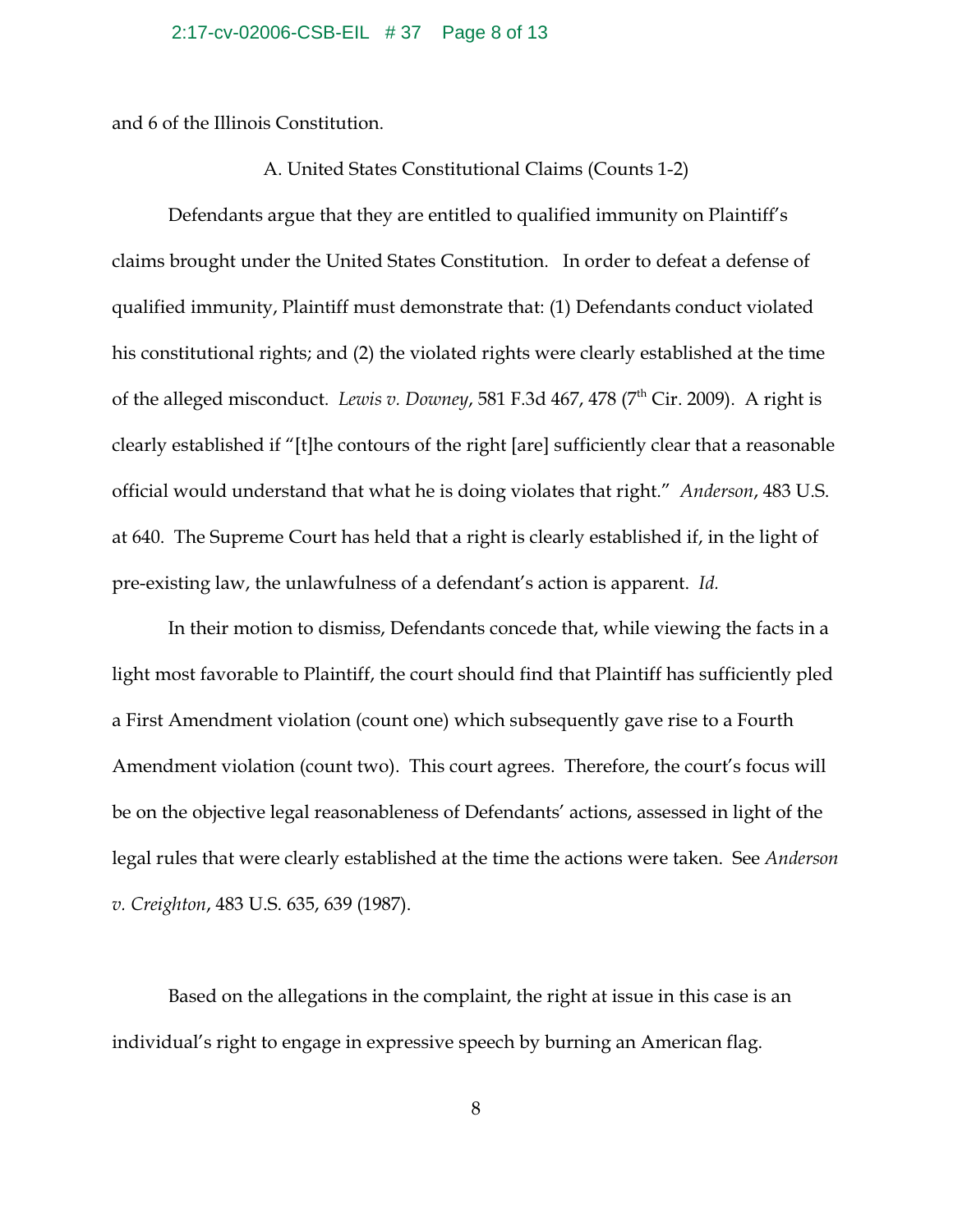### 2:17-cv-02006-CSB-EIL # 37 Page 9 of 13

Defendants argue that this right was not clearly established when Plaintiff was arrested on July 4, 2016. This court disagrees.

The Supreme Court has a long history of protecting expressive conduct involving the American flag on First Amendment grounds. This history is well documented and includes protections for individuals who burn the American flag. Indeed, a full and proper review of the case law regarding expressive conduct and the American flag would require numerous pages. For simplicity sake, the court will provide only a brief overview.

In *Spence v. Washington*, 418 U.S. 405 (1974), the Supreme Court overturned the conviction of a defendant who displayed an American flag with a peace sign taped to it. Fifteen years later, in *Texas v. Johnson*, 491 U.S. 397 (1989), the Court invalidated a Texas flag desecration statute as unconstitutionally applied to the defendant who had burned an American flag while participating in a protest. In doing so, the court noted that its prior decisions, including *Spence*, had recognized "the communicative nature of conduct relating to flags." *Id.* at 404. The Court went on to conclude that "[a] law directed at the communicative nature of conduct must, like a law directed at speech itself, be justified by the substantial showing of need that the First Amendment requires." *Id.* at 406. One year after *Johnson*, the court invalidated the federal Flag Protection Act as it applied to individuals who were prosecuted for setting fire to American flags on the steps of the United States Capitol. *United States v. Eichman*, 496 U.S. 310 (1990). The Court noted that "[p]unishing desecration of the flag dilutes the very freedom that makes this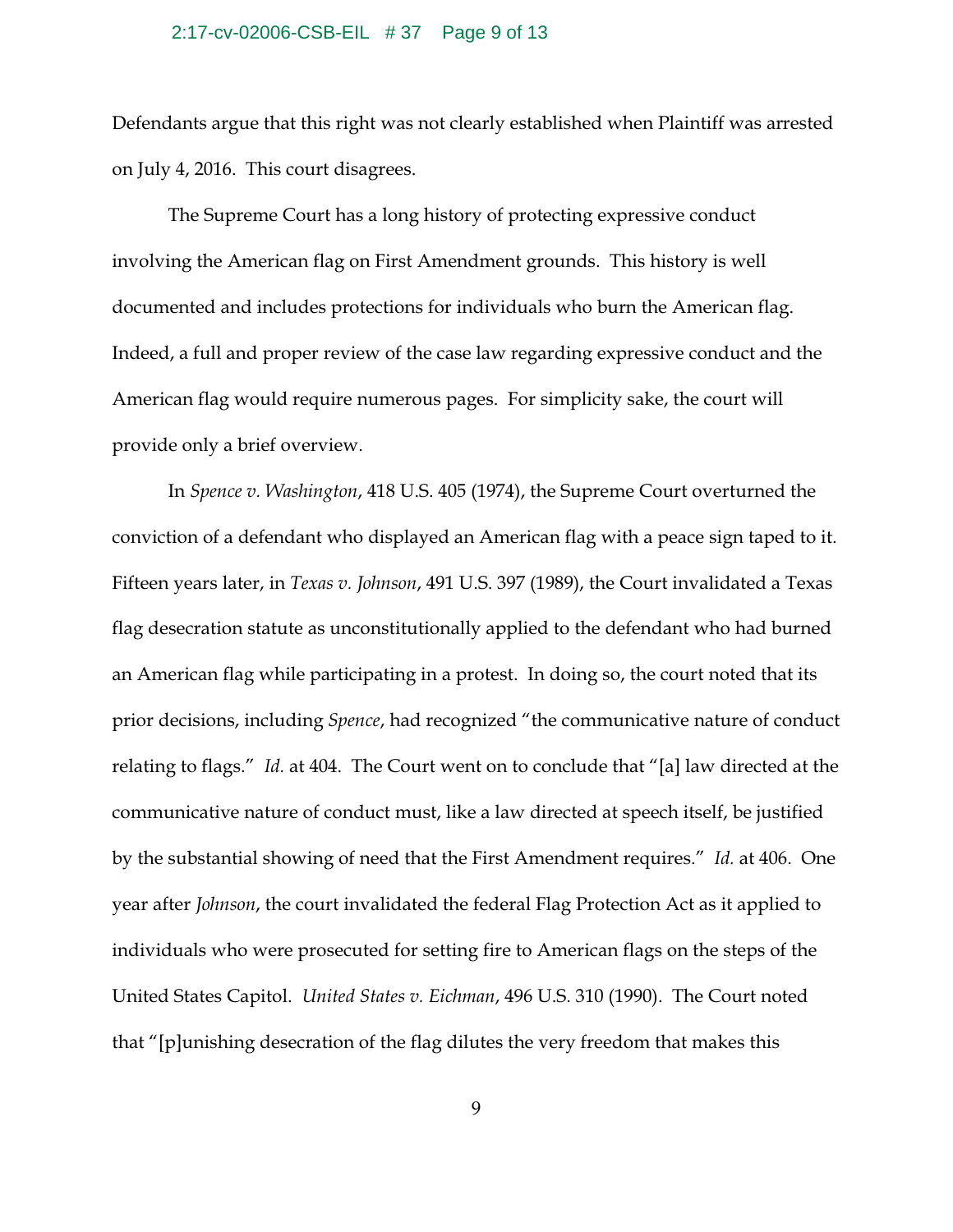### 2:17-cv-02006-CSB-EIL # 37 Page 10 of 13

emblem so revered, and worth revering."

The cases cited above established a clear precedent that the First Amendment prohibits the arrest and prosecution of an individual for, without more, burning the American flag to express an opinion. See *Snider v. City of Cape Girardeau*, 752 F.3d 1149, 1156 ( $8^{\rm th}$  Cir. 2014). This right had been clearly established since, at the latest, 1990. To put it in the context of this case, the right was clearly established for at least twenty-six (26) years before Defendants arrested Plaintiff on July 4, 2016. For this reason, the court has no trouble finding that a reasonably competent official would have known Plaintiff's expressive conduct was constitutionally protected. Therefore, Defendants are not entitled to qualified immunity. $2$ 

### B. Illinois Constitutional Claims (Counts 3-4)

Plaintiff's third and fourth claims allege violations of the Illinois Constitution. In his request for relief, Plaintiff seeks damages as well as a declaration that Defendants violated his rights under the Illinois Constitution. Defendants argue that they are entitled to immunity on the claims brought under the Illinois Constitution. Plaintiff's response does not address the issue of immunity.

 $^2$ Defendants' have relied on *Doe v. Heck,* 327 F.3d 492 (7 $^{\rm th}$  Cir. 2003), to support their claim that the right in this case was not clearly established. In *Doe*, the Seventh Circuit concluded that a right was not clearly established despite the fact that it was constitutionally protected because the statute at issue had not previously been challenged and there were no reported decisions, either state or federal, which addressed the precise constitutional issues related to the statute. *Doe*, 327 F.3d at 516. This court finds Defendant's reliance on *Doe* to be misplaced due to the numerous and very public cases finding that the First Amendment protects expressive conduct, including burning the American flag.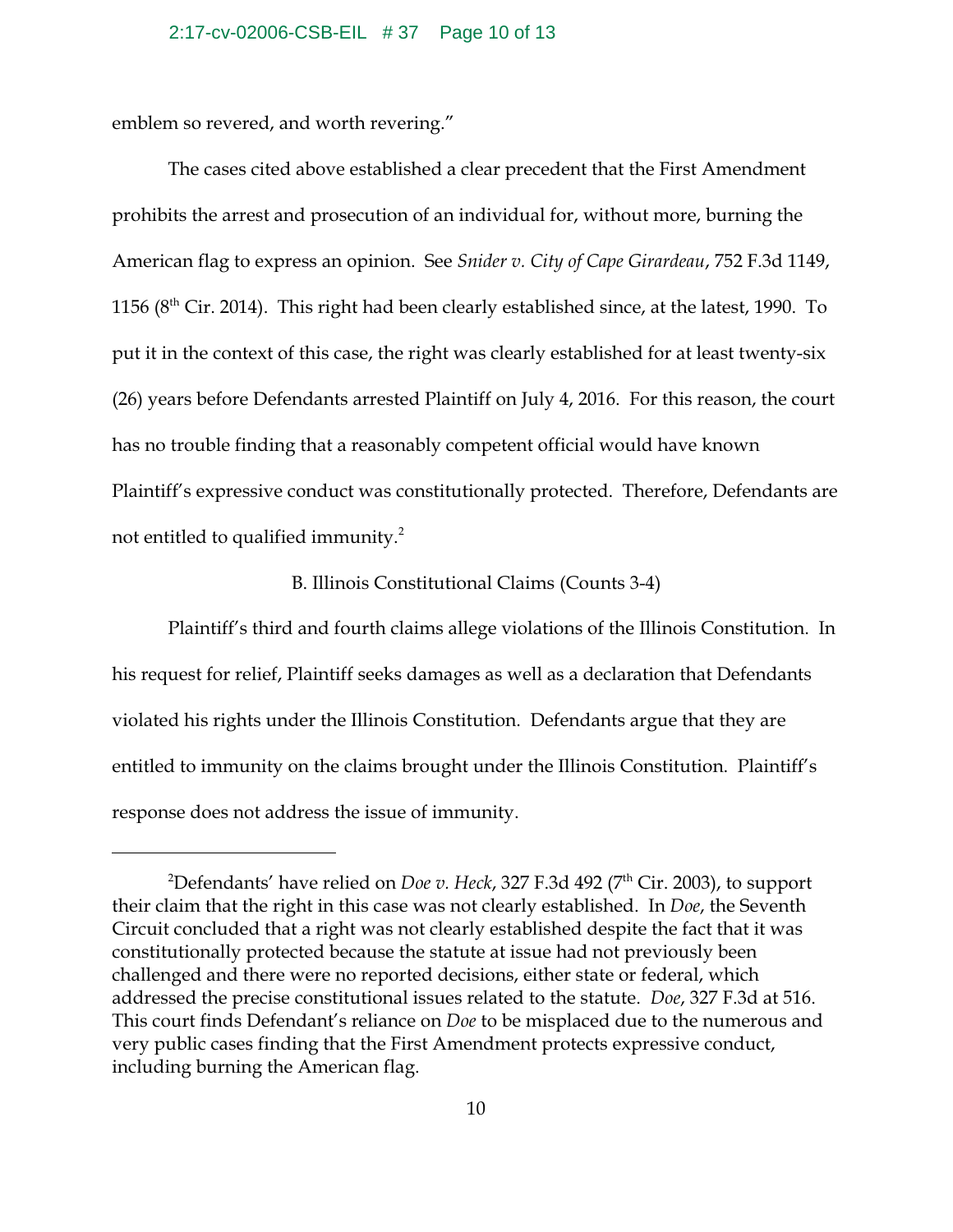The Illinois Tort Immunity Act (Act) shields public employees from liability for actions committed "in the execution or enforcement of any law unless such act or omission constitutes willful and wanton conduct." 745 ILCS 10/2-202. Illinois courts have held that a police officer is not guilty of willful or wanton conduct unless he or she acted with actual or deliberate intention to harm or with an utter indifference to or conscious disregard for the safety of others. See *Chelios v. Heavener*, 520 F.3d 678, 693 (7th Cir. 2008) citing *Breck v. Cortez*, 490 N.E.2d 88, 94 (Ill.App.Ct. 1986). The immunity provided by the Act extends to officers whose actions violate constitutional rights. Section 2-203 states:

If a public employee acts in good faith, without malice, and under the apparent authority of an enactment that is unconstitutional, invalid or inapplicable, he is not liable for any injury caused thereby except to the extent that he would have been liable had the enactment been constitutional, valid and applicable.

745 ILCS 10/2-203.

Here, Plaintiff has alleged that Defendants violated his rights under Article I, Sections 4 and 6 of the Illinois Constitution when they subjected him to an unreasonable seizure following his engagement in protected speech. While the allegations of a constitutional violation are clearly present, Plaintiff's complaint does not contain any contention that Defendants' conduct was willful or wanton. In fact, the complaint alleges that Plaintiff was arrested after Defendants concluded that the Illinois flag desecration statute was still in effect. Thus, Plaintiff is alleging that Defendants acted pursuant to a misunderstanding of the law, not with an actual or deliberate intention to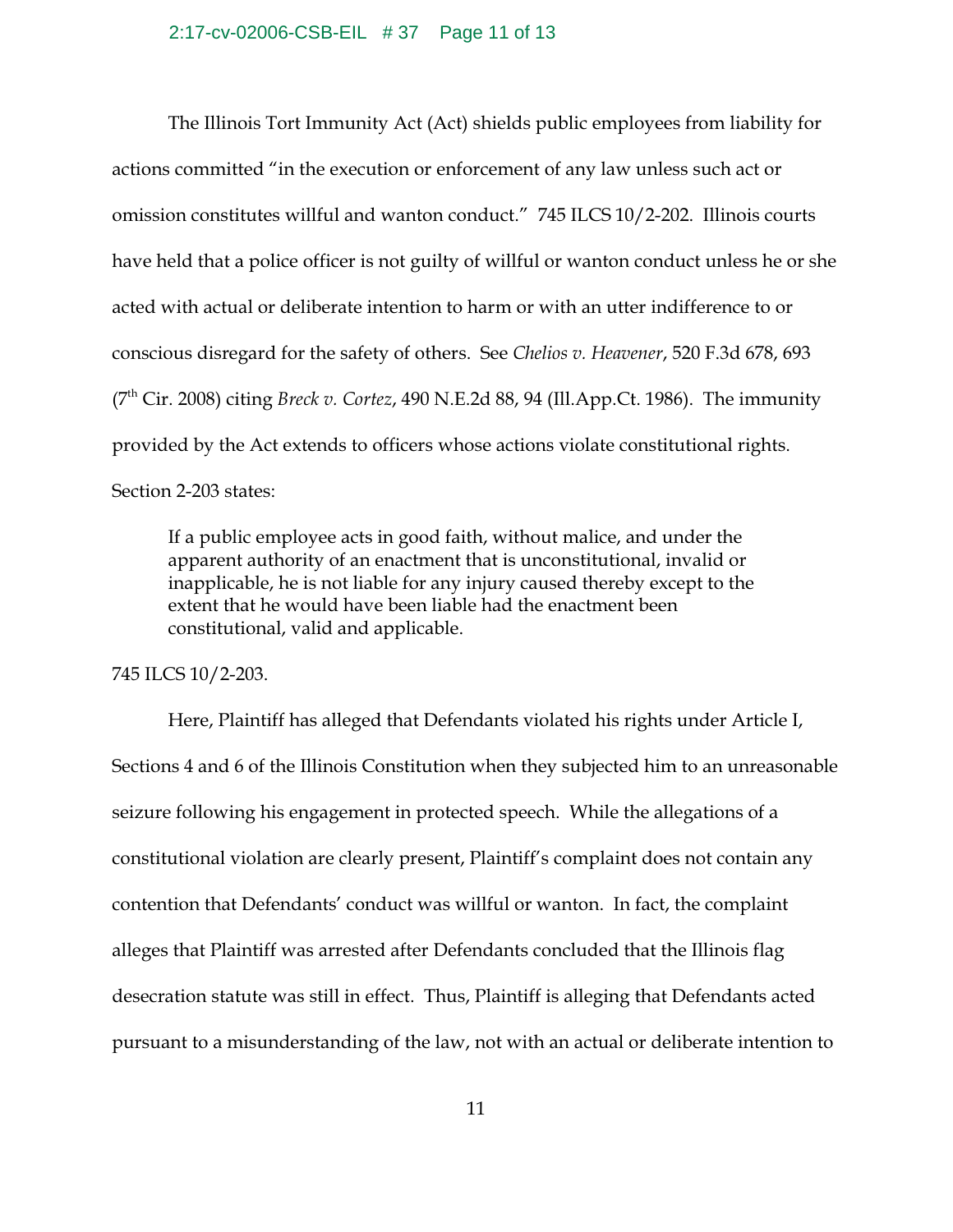### 2:17-cv-02006-CSB-EIL # 37 Page 12 of 13

harm him. Without any allegations that Defendants' conduct was willful or wanton, this court must conclude that Defendants are entitled to immunity under the Act and, therefore, cannot be held liable for the tortious conduct alleged in counts three and four. See 745 ILCS 10/2-202, 2-203.

However, despite this conclusion, Plaintiff claims that he can proceed on counts three and four as they pertain to his request for a declaratory judgment. Although Defendants' motion did not specifically address this contention, it did address an issue important for this court's determination. Defendants argued that Plaintiff lacks a private right of action under Article I, Sections 4 and 6 of the Illinois Constitution. Plaintiff did not attempt to counter this assertion, in fact, his response admits that the cases cited by Defendants appear to foreclose a claim for damages under the state constitution. Thus, it appears both sides agree that Plaintiff does not have a private right of action under either Section 4 or Section 6 of Article I of the Illinois Constitution. This court agrees. See *Wagner v. Evans*, 2016 WL 397444, \*5 (N.D.Ill. Feb. 2, 2016).

Federal courts are permitted to issue declaratory judgments only in cases of "actual controversy." 28 U.S.C. § 2201. This requirement is a jurisdictional prerequisite of constitutional dimension. *International Harvester Co. V. Deere & Co.*, 623 F.3d 1207, 1210 ( $7<sup>th</sup>$  Cir. 1980). A justiciable actual controversy exists only when a private right of action is available. See *Schilling v. Rogers*, 363 U.S. 666, 677 (1960) ("the Declaratory Judgments Act is not an independent source of federal jurisdiction, the availability of such relief presupposes the existence of a judicially remedial right"); *Bartucci v. Wells*